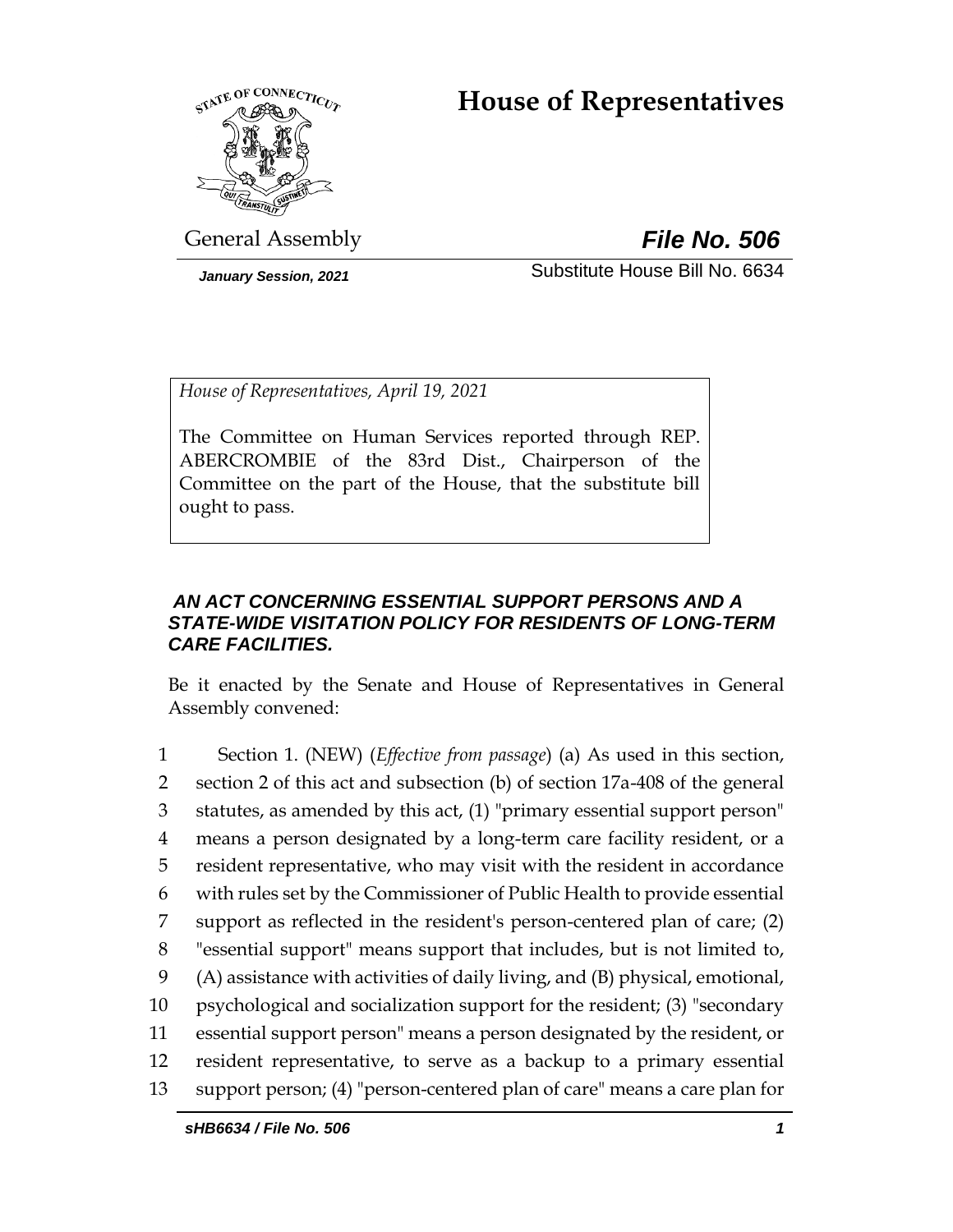a resident developed by a resident or resident representative in consultation with health professionals that focuses on the resident's physical, emotional, psychological and socialization needs and includes a primary essential support person or secondary essential support person designated by a resident; and (5) "long-term care facility" means a nursing home facility, as defined in section 19a-490 of the general statutes, or a managed residential community, as defined in section 19a- 693 of the general statutes that provides services offered by an assisted living services agency, as defined in section 19a-490 of the general statutes.

 (b) A long-term care facility resident, or a resident representative, may designate a primary essential support person and a secondary essential support person who may visit the resident despite general visitation restrictions imposed on other visitors, provided the primary essential support person or secondary essential support person complies with any rules promulgated by the Commissioner of Public Health pursuant to section 2 of this act to protect the health, safety and well-being of long-term care facility residents.

 Sec. 2. (NEW) (*Effective from passage*) (a) The Commissioner of Public Health shall establish a state-wide policy for visitation with a long-term care facility resident. The policy shall be applicable to all long-term care facilities and shall incorporate a long-term care facility resident's need for health, safety and well-being, including, but not limited to, the essential support provided by a primary or secondary essential support person.

 (b) In the event of a public health emergency declared by the Governor in accordance with section 19a-131a of the general statutes, the Commissioner of Public Health shall, in accordance with applicable federal requirements and guidance, set forth requirements for visitation with a long-term care facility resident, provided such requirements incorporate a resident's need for essential support provided by a primary or secondary essential support person and other visitors. Such requirements shall include, but need not be limited to, the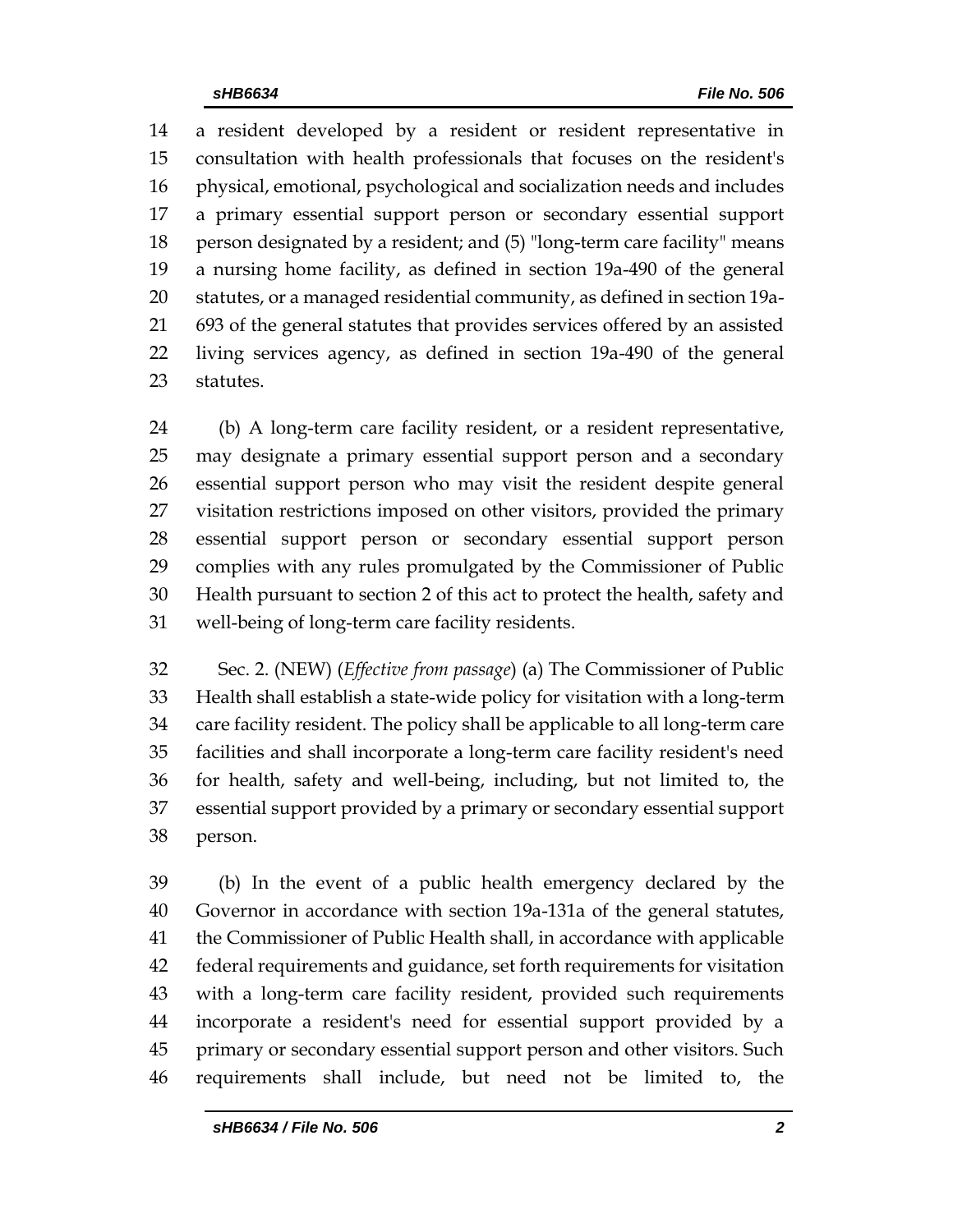circumstances, if any, under which a long-term care facility may restrict visitors, including, but not limited to, primary essential support persons and secondary essential support persons designated by a long-term care facility resident. The requirements shall address, at a minimum:

 (1) Arrangements for visitation with a long-term care facility resident through various means, including, but not limited to, (A) outdoor visitation, (B) the use of technologies to facilitate virtual visitation, and (C) indoor visitation that is allowed whether or not the resident is nearing the end of his or her life, as determined by the resident's attending health care professionals;

 (2) The needs of a long-term care facility resident for physical, emotional, psychological and socialization support based on the resident's person-centered plan of care;

 (3) Safety protocols for all visitors to a long-term care facility, including, but not limited to, primary or secondary essential support persons, in the event of a communicable disease outbreak or public health emergency declared by the Governor in accordance with section 19a-131a of the general statutes;

 (4) Permission for visitation with a long-term care facility resident by a primary essential support person or secondary essential support person despite general visitation restrictions, provided the primary essential support person or secondary essential support person complies with safety protocols established by the commissioner and the commissioner determines that such visitation will benefit the health, safety and well-being of the resident; and

 (5) In the event a long-term care facility resident has not designated a primary essential support person, a requirement that staff of a long-term care facility work with the resident or a resident representative, a family member of the resident or the State Ombudsman appointed pursuant to section 17a-405 of the general statutes to identify a primary essential support person and provide access by such person to the resident.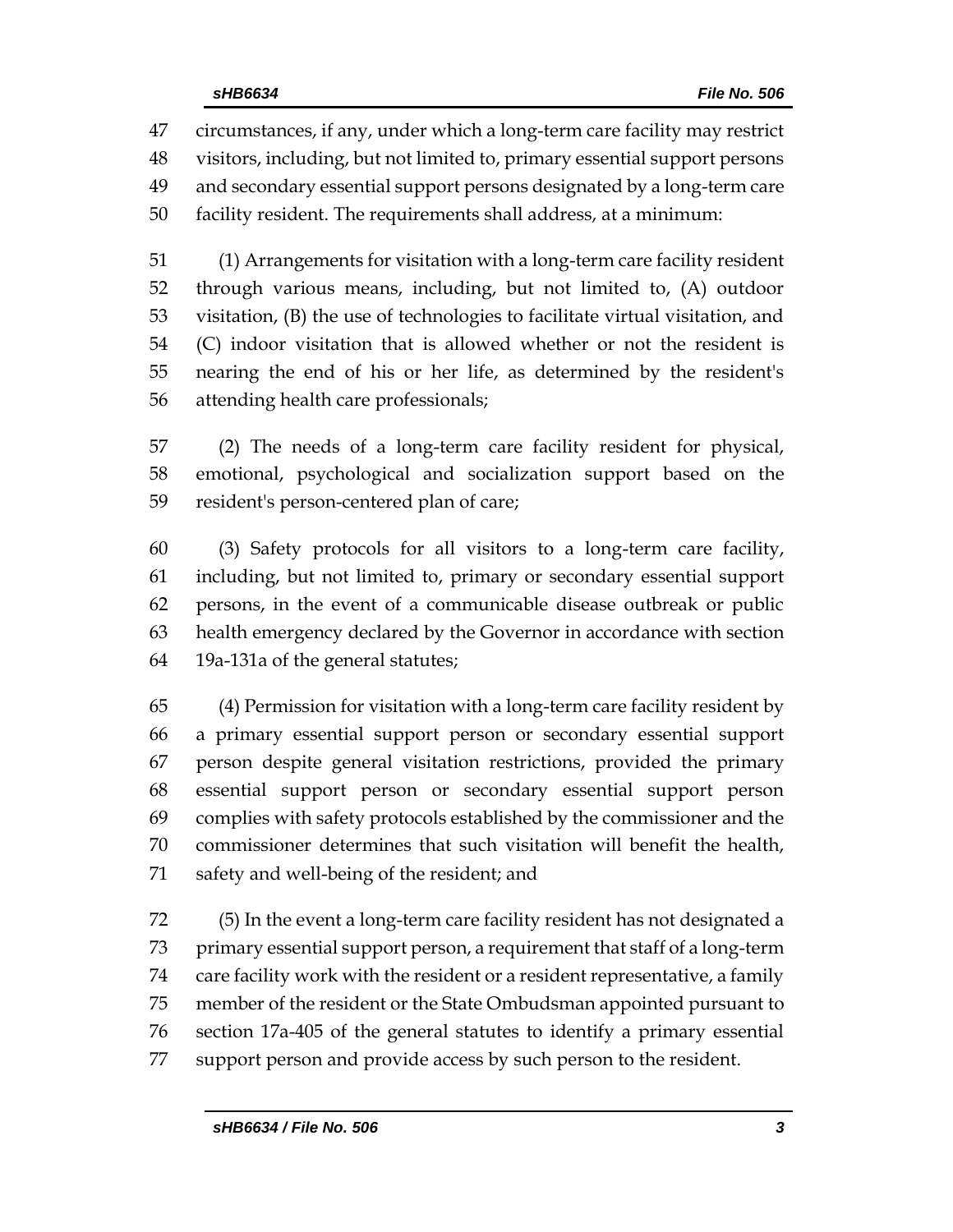| 78                              | Sec. 3. Subsection (b) of section 17a-408 of the general statutes is                                                                                                                                                                                                                                                                             |
|---------------------------------|--------------------------------------------------------------------------------------------------------------------------------------------------------------------------------------------------------------------------------------------------------------------------------------------------------------------------------------------------|
| 79                              | repealed and the following is substituted in lieu thereof (Effective from                                                                                                                                                                                                                                                                        |
| 80                              | passage):                                                                                                                                                                                                                                                                                                                                        |
| 81                              | (b) The State Ombudsman shall serve on a full-time basis, and shall                                                                                                                                                                                                                                                                              |
| 82                              | personally or through representatives of the office:                                                                                                                                                                                                                                                                                             |
| 83                              | (1) Identify, investigate and resolve complaints that:                                                                                                                                                                                                                                                                                           |
| 84                              | (A) Are made by, or on behalf of, residents or, as to complaints                                                                                                                                                                                                                                                                                 |
| 85                              | involving the application for admission to a long-term care facility, by                                                                                                                                                                                                                                                                         |
| 86                              | or on behalf of applicants; and                                                                                                                                                                                                                                                                                                                  |
| 87                              | (B) Relate to action, inaction or decisions that may adversely affect                                                                                                                                                                                                                                                                            |
| 88                              | the health, safety, welfare or rights of the residents, including the                                                                                                                                                                                                                                                                            |
| 89                              | welfare and rights of the residents with respect to the appointment and                                                                                                                                                                                                                                                                          |
| 90                              | activities of guardians and representative payees, of (i) providers or                                                                                                                                                                                                                                                                           |
| 91                              | representatives of providers of long-term care services, (ii) public                                                                                                                                                                                                                                                                             |
| 92                              | agencies, or (iii) health and social service agencies;                                                                                                                                                                                                                                                                                           |
| 93                              | (2) Provide services to protect the health, safety, welfare and rights of                                                                                                                                                                                                                                                                        |
| 94                              | the residents, including, but not limited to, services designed to address                                                                                                                                                                                                                                                                       |
| 95                              | the impact of socialization, visitation and the role of primary or                                                                                                                                                                                                                                                                               |
| 96                              | secondary essential support persons on the health, safety and well-being                                                                                                                                                                                                                                                                         |
| 97                              | of residents;                                                                                                                                                                                                                                                                                                                                    |
| 98                              | (3) Inform the residents about means of obtaining services provided                                                                                                                                                                                                                                                                              |
| 99                              | by providers or agencies described in subparagraph (B) of subdivision                                                                                                                                                                                                                                                                            |
| 100                             | (1) of this subsection or services described in subdivision (2) of this                                                                                                                                                                                                                                                                          |
| 101                             | subsection;                                                                                                                                                                                                                                                                                                                                      |
| 102<br>103<br>104<br>105<br>106 | (4) Ensure that the residents and, as to issues involving applications<br>for admission to long-term care facilities, applicants have regular and<br>timely access to the services provided through the office and that the<br>complainants receive timely responses<br>residents<br>and<br>from<br>representatives of the office to complaints; |
| 107                             | (5) Represent the interests of the residents, and of applicants in                                                                                                                                                                                                                                                                               |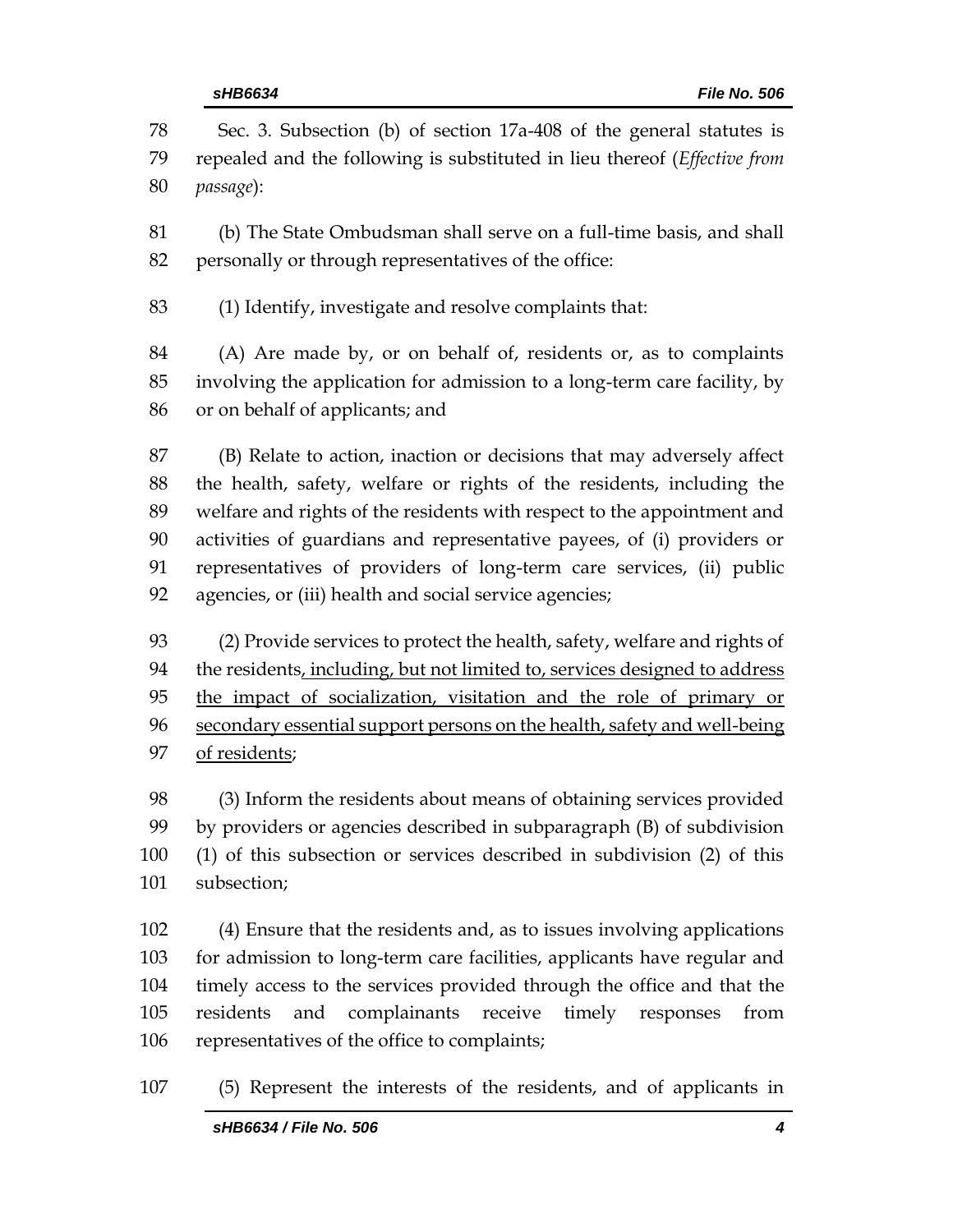relation to issues concerning applications to long-term care facilities, before governmental agencies and seek administrative, legal and other remedies to protect the health, safety, welfare and rights of the residents; (6) Provide administrative and technical assistance to representatives of the office and training in areas including, but not limited to, Alzheimer's disease and dementia symptoms and care; (7) (A) Analyze, comment on and monitor the development and implementation of federal, state and local laws, regulations, and other governmental policies and actions that pertain to the health, safety, welfare and rights of the residents with respect to the adequacy of long- term care facilities and services in this state and to the rights of applicants in relation to applications to long-term care facilities; (B) Recommend any changes in such laws, regulations, policies and actions as the office determines to be appropriate; and (C) Facilitate public comment on such laws, regulations, policies and actions; (8) Advocate for: (A) Any changes in federal, state and local laws, regulations and other governmental policies and actions that pertain to the health, safety, welfare and rights of residents with respect to the adequacy of long-term care facilities and services in this state and to the health, safety, welfare and rights of applicants which the State Ombudsman determines to be appropriate; (B) Appropriate action by groups or agencies with jurisdictional authority to deal with problems affecting individual residents and the general resident population and applicants in relation to issues concerning applications to long-term care facilities; and

 (C) The enactment of legislative recommendations by the General Assembly and of regulatory recommendations by commissioners of Connecticut state agencies;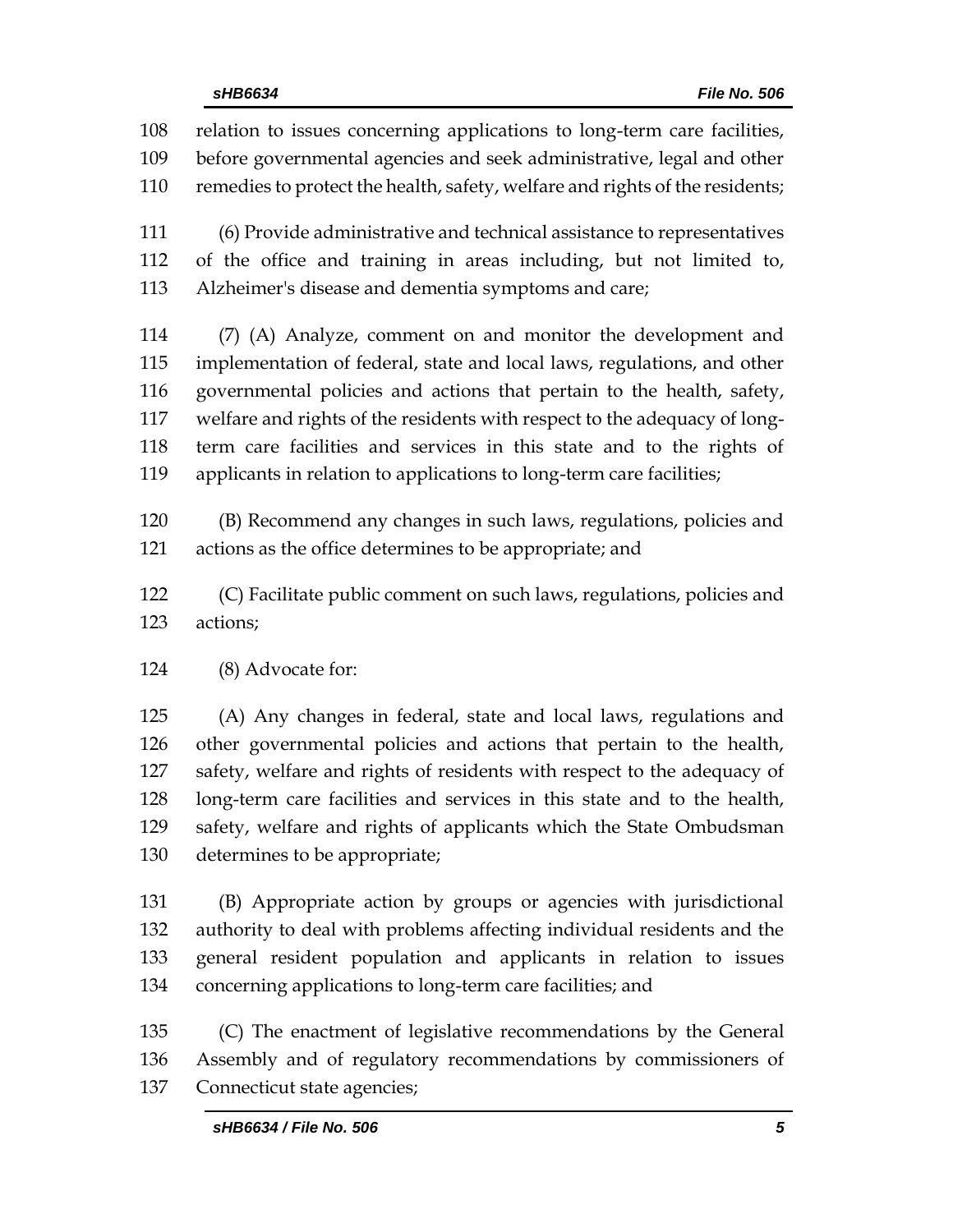| sHB6634                                                                                                                                                                                                                             |                                                                                                                                                                                                                                                                                                                                                                                             |  | File No. 506                                                                                                                                                                                                                                                                                      |
|-------------------------------------------------------------------------------------------------------------------------------------------------------------------------------------------------------------------------------------|---------------------------------------------------------------------------------------------------------------------------------------------------------------------------------------------------------------------------------------------------------------------------------------------------------------------------------------------------------------------------------------------|--|---------------------------------------------------------------------------------------------------------------------------------------------------------------------------------------------------------------------------------------------------------------------------------------------------|
|                                                                                                                                                                                                                                     | $(9)$ (A) Provide for training representatives of the office;                                                                                                                                                                                                                                                                                                                               |  |                                                                                                                                                                                                                                                                                                   |
|                                                                                                                                                                                                                                     | in the program; and                                                                                                                                                                                                                                                                                                                                                                         |  | (B) Promote the development of citizen organizations to participate                                                                                                                                                                                                                               |
|                                                                                                                                                                                                                                     |                                                                                                                                                                                                                                                                                                                                                                                             |  | (C) Provide technical support for the development of resident and<br>family councils to protect the well-being and rights of residents;                                                                                                                                                           |
|                                                                                                                                                                                                                                     | (10) Coordinate ombudsman services with the protection and<br>advocacy systems for individuals with developmental disabilities and<br>mental illnesses established under (A) Part A of the Development<br>Disabilities Assistance and Bill of Rights Act (42 USC 6001, et seq.), and<br>(B) The Protection and Advocacy for Mentally Ill Individuals Act of 1986<br>(42 USC 10801 et seq.); |  |                                                                                                                                                                                                                                                                                                   |
| other means;                                                                                                                                                                                                                        |                                                                                                                                                                                                                                                                                                                                                                                             |  | (11) Coordinate, to the greatest extent possible, ombudsman services<br>with legal assistance provided under Section $306(a)(2)(C)$ of the federal<br>Older Americans Act of 1965, (42 USC 3026(a)(2)(C)) as amended from<br>time to time, through the adoption of memoranda of understanding and |
| (12) Create, and periodically update as needed, a training manual for<br>nursing home facilities identified in section 19a-522c that provides<br>guidance on structuring and implementing the training required by said<br>section; |                                                                                                                                                                                                                                                                                                                                                                                             |  |                                                                                                                                                                                                                                                                                                   |
|                                                                                                                                                                                                                                     | services or the use of a resident representative; and                                                                                                                                                                                                                                                                                                                                       |  | (13) Develop policies and procedures regarding the communication<br>and documentation of informed consent in the case of resident<br>complaints, including, but not limited to, the use of auxiliary aids and                                                                                     |
|                                                                                                                                                                                                                                     | under federal law.                                                                                                                                                                                                                                                                                                                                                                          |  | (14) Carry out such other activities and duties as may be required                                                                                                                                                                                                                                |
| sections:                                                                                                                                                                                                                           |                                                                                                                                                                                                                                                                                                                                                                                             |  | This act shall take effect as follows and shall amend the following                                                                                                                                                                                                                               |
|                                                                                                                                                                                                                                     |                                                                                                                                                                                                                                                                                                                                                                                             |  |                                                                                                                                                                                                                                                                                                   |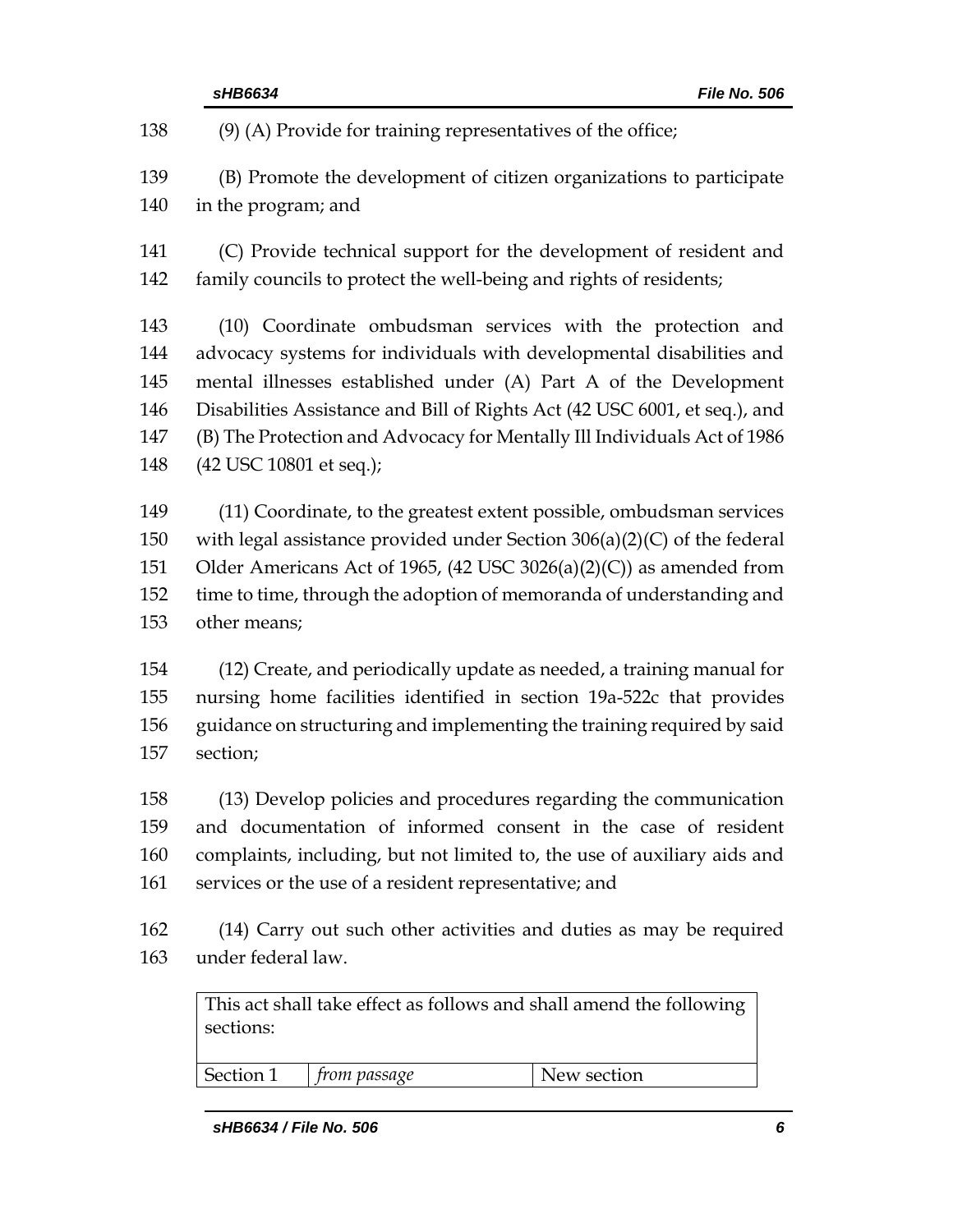| Sec.   | <i>from passage</i> | New section  |
|--------|---------------------|--------------|
| Sec. 3 | <i>from passage</i> | $17a-408(b)$ |

## *Statement of Legislative Commissioners:*

In Sections 1 to 3, inclusive, "essential support person", "an essential support person" or "any essential support person" was changed to "primary essential support person" or "a primary essential support person" and "essential support persons" was changed to "primary or secondary essential support persons" for clarity and internal consistency.

*HS Joint Favorable Subst. -LCO*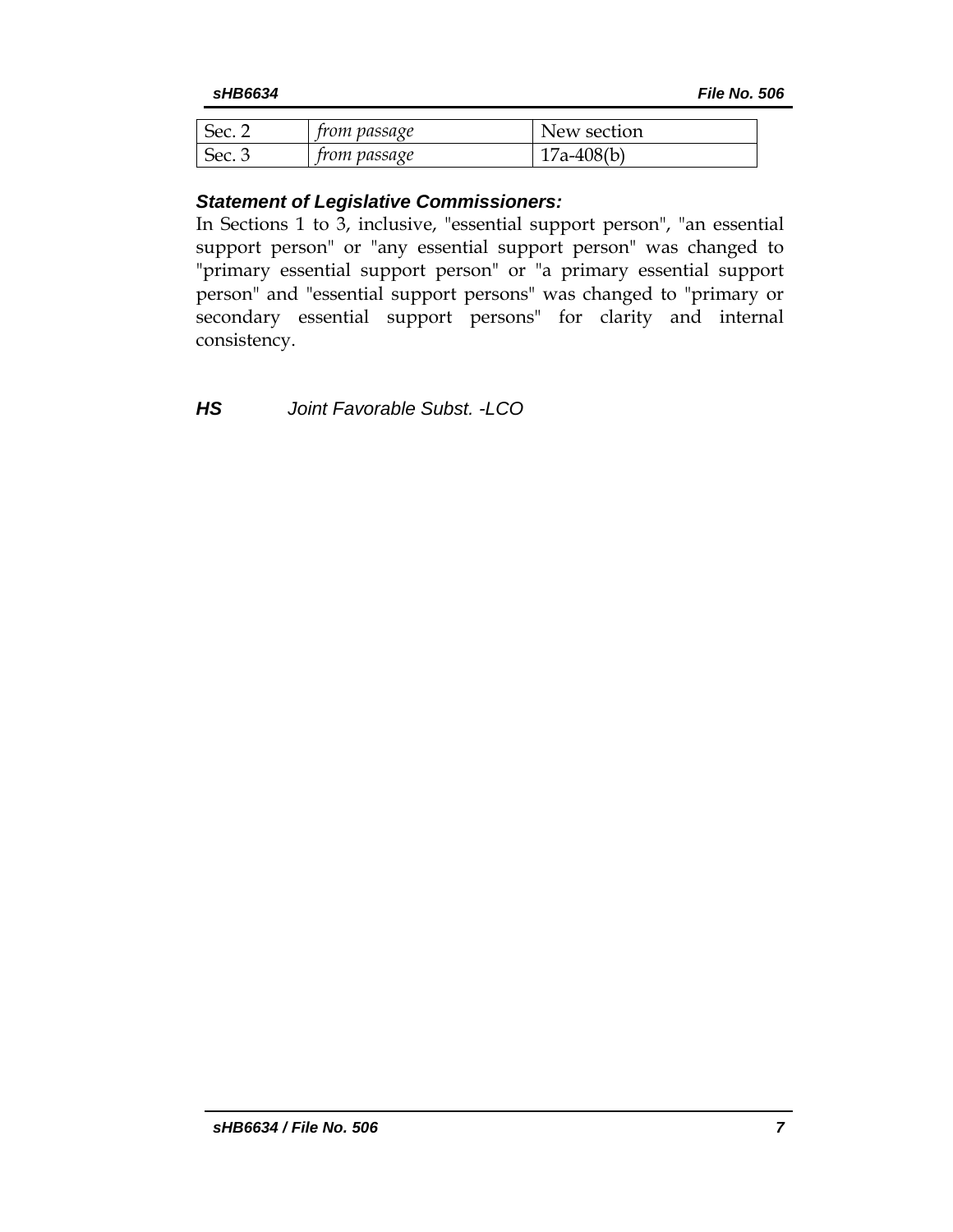*The following Fiscal Impact Statement and Bill Analysis are prepared for the benefit of the members of the General Assembly, solely for purposes of information, summarization and explanation and do not represent the intent of the General Assembly or either chamber thereof for any purpose. In general,*  fiscal impacts are based upon a variety of informational sources, including the analyst's professional *knowledge. Whenever applicable, agency data is consulted as part of the analysis, however final products do not necessarily reflect an assessment from any specific department.*

### *OFA Fiscal Note*

*State Impact:* None

*Municipal Impact:* None

#### *Explanation*

This bill allows long-term care facility residents, or their representatives, to designate an essential support person and a secondary essential support person who may visit the resident despite general visitation restrictions imposed on other visitors. The bill applies to residents in nursing homes and managed residential communities that provide assisted living services. This has no fiscal impact on the state or municipalities.

The bill also requires the Department of Public Health (DPH) commissioner to establish a statewide policy for visitation with longterm care residents. In the event of a declared public health emergency, the bill requires the DPH commissioner to establish visitation requirements. This provision has no fiscal impact.

*The Out Years State Impact:* None *Municipal Impact:* None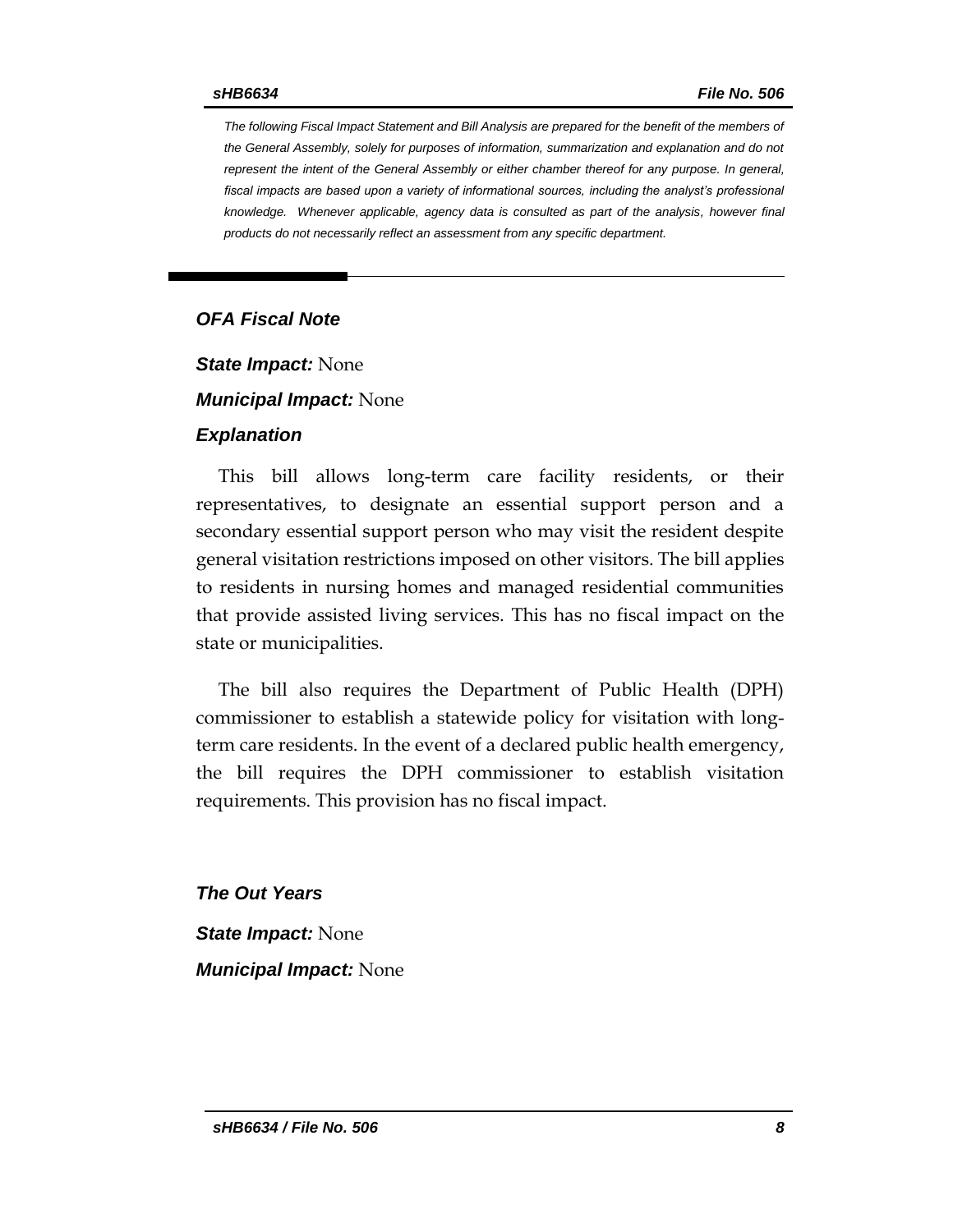# **OLR Bill Analysis HB 6634**

# *AN ACT CONCERNING ESSENTIAL SUPPORT PERSONS AND A STATE-WIDE VISITATION POLICY FOR RESIDENTS OF LONG-TERM CARE FACILITIES.*

### **SUMMARY**

This bill allows long-term care facility residents, or their representatives, to designate an essential support person and a secondary essential support person who may visit the resident despite general visitation restrictions imposed on other visitors. The bill applies to residents in nursing homes and managed residential communities that provide assisted living services.

The bill also requires the Department of Public Health (DPH) commissioner to establish a statewide policy for visitation with longterm care residents. In the event of a declared public health emergency, the bill requires the DPH commissioner to establish visitation requirements that incorporate a resident's need for essential support provided by an essential support person and other visitors.

Under existing law, the State Long-Term Care Ombudsman's duties include providing services to protect the health, safety, welfare, and rights of long-term care facility residents. Under the bill, this includes services designed to address the impact of socialization, visitation, and the role of essential support persons on the residents' health, safety, and well-being.

EFFECTIVE DATE: Upon passage

# **ESSENTIAL SUPPORT PERSON**

The bill allows nursing home residents and residents of managed residential communities that provide assisted living services to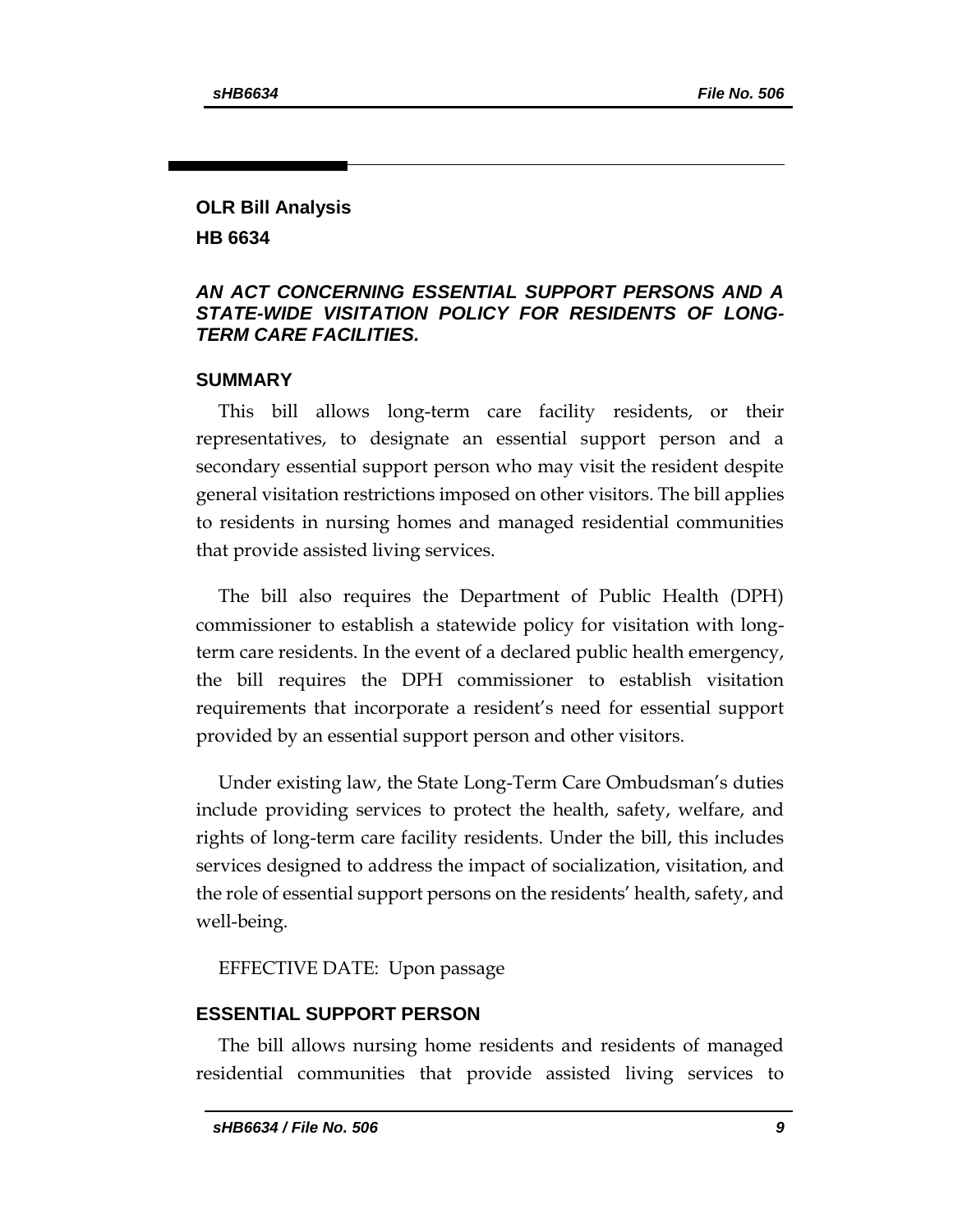designate an essential support person. Under the bill, an essential support person is someone the resident or his or her representative designates who may visit with the resident in accordance with rules established by the DPH commissioner to provide essential support as reflected in the resident's person-centered care plan. Essential support includes (1) assistance with activities of daily living and (2) physical, emotional, psychological, and socialization support. The bill also allows residents or their representatives to designate a secondary essential support person to serve as backup to a primary essential support person.

An essential support person and a secondary essential support person may visit the resident despite general visitation restrictions imposed on other visitors as long as they comply with any rules DPH establishes under a statewide visitation policy (see below).

### **STATEWIDE VISITATION POLICY**

The bill requires the DPH commissioner to establish a statewide policy for visitation with long-term care facility residents, applicable to all long-term care facilities and incorporating a resident's need for health, safety, and well-being, including essential support provided by an essential support person. Under the bill, long-term care facilities are nursing homes and managed residential communities that provide assisted living services.

### *Visitation Requirements in Public Health Emergencies*

If the governor declares a public health emergency, the bill requires the DPH commissioner to establish requirements, in accordance with applicable federal requirements and guidance, for visitation with longterm care facility residents. The requirements must (1) incorporate a resident's need for essential support provided by an essential support person and other visitors and (2) include the circumstances, if any, under which a facility may restrict visitors, including a resident's primary and secondary essential support person.

Under the bill, the requirements must address the following topics: